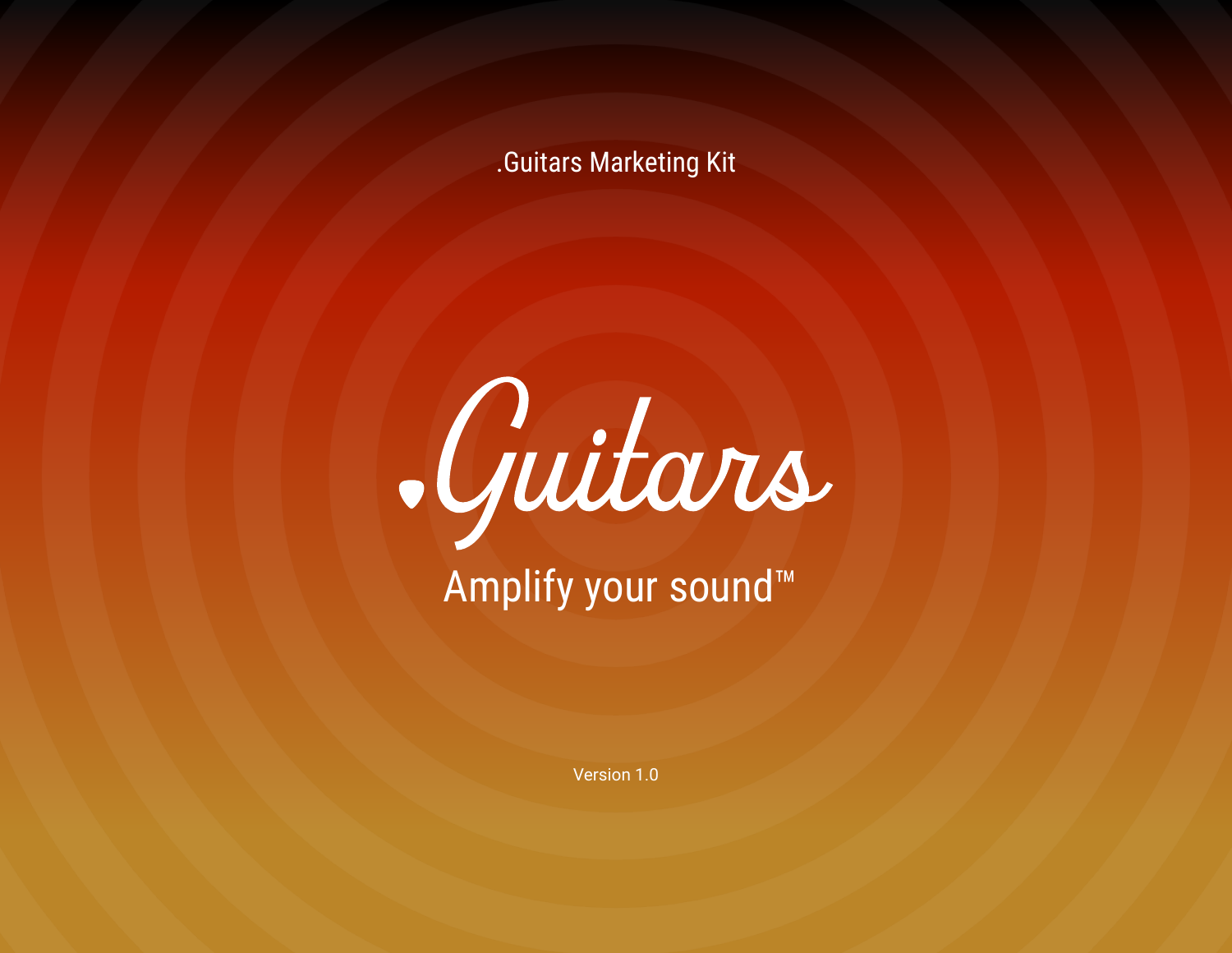# Introduction

Get ready to rock with .Guitars – the domain name that helps your customers reach music enthusiasts everywhere. Memorable and descriptive, the catchy .Guitars domain is made to help your customers strike the right chord with their online presence.

To encourage .Guitars customer attachment & add-on product bundling, please use this dedicated marketing kit. This kit includes:

- **Logo & Brand Guidelines [3](#page-2-0)**
- **Landing Page Content [8](#page-7-0)**
- **Top 5 Ways to Use .Guitars [9](#page-8-0)**
- **Email Content [10](#page-9-0)**

Use this kit to build up your marketing of .Guitars domains. Send questions or feedback to hello@gen.xyz, we look forward to hearing from you.

## **The XYZ Team**

*Guitars* 

**.Guitars Marketing Kit 2**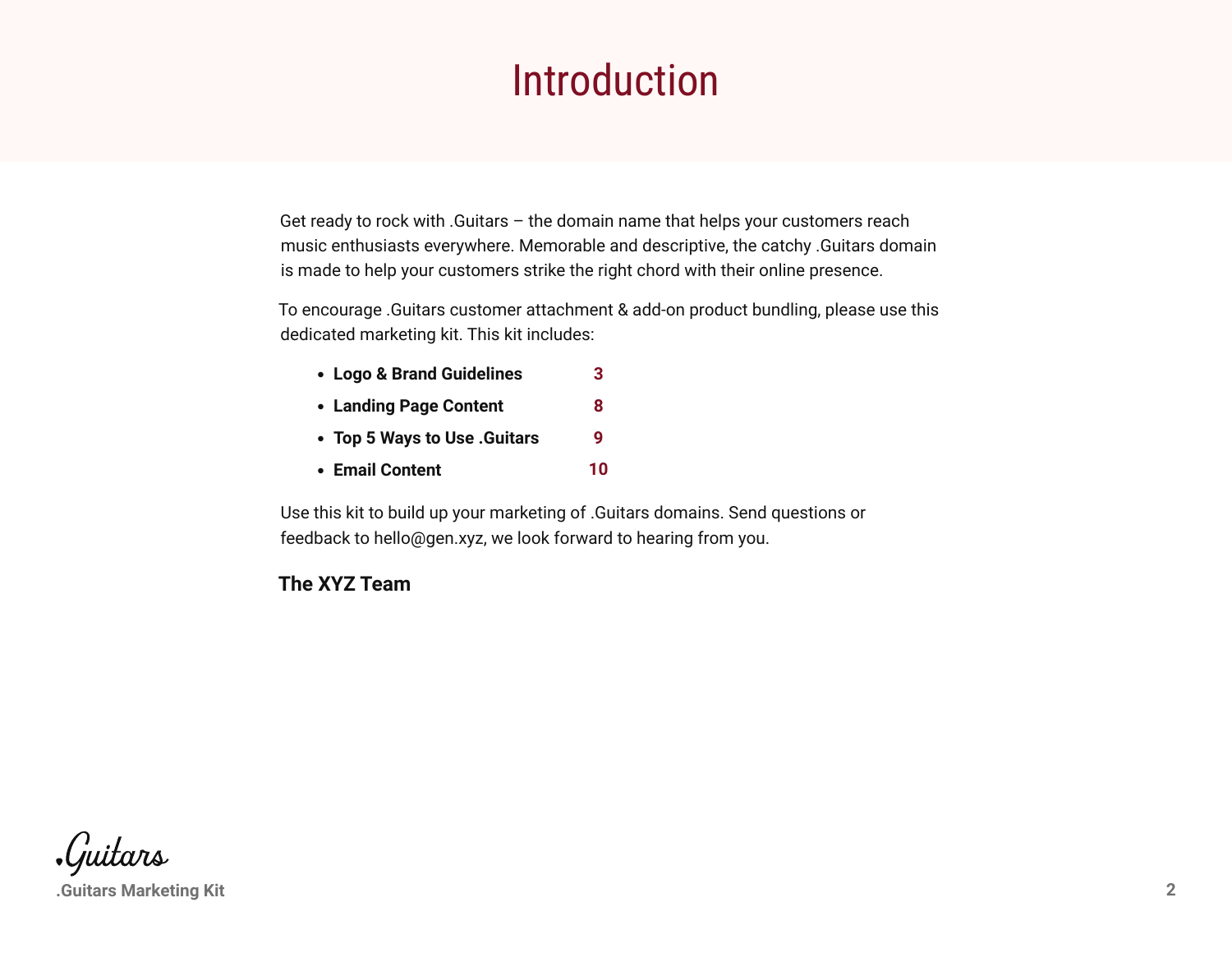# <span id="page-2-0"></span>Logo

The logomark of the .Guitars **Primary Logo** is black (#111111).

Guitars *PRIMARY LOGO*

Guitars

**.Guitars Marketing Kit 3** [Download logos at](https://nic.guitars/files) nic.guitars/files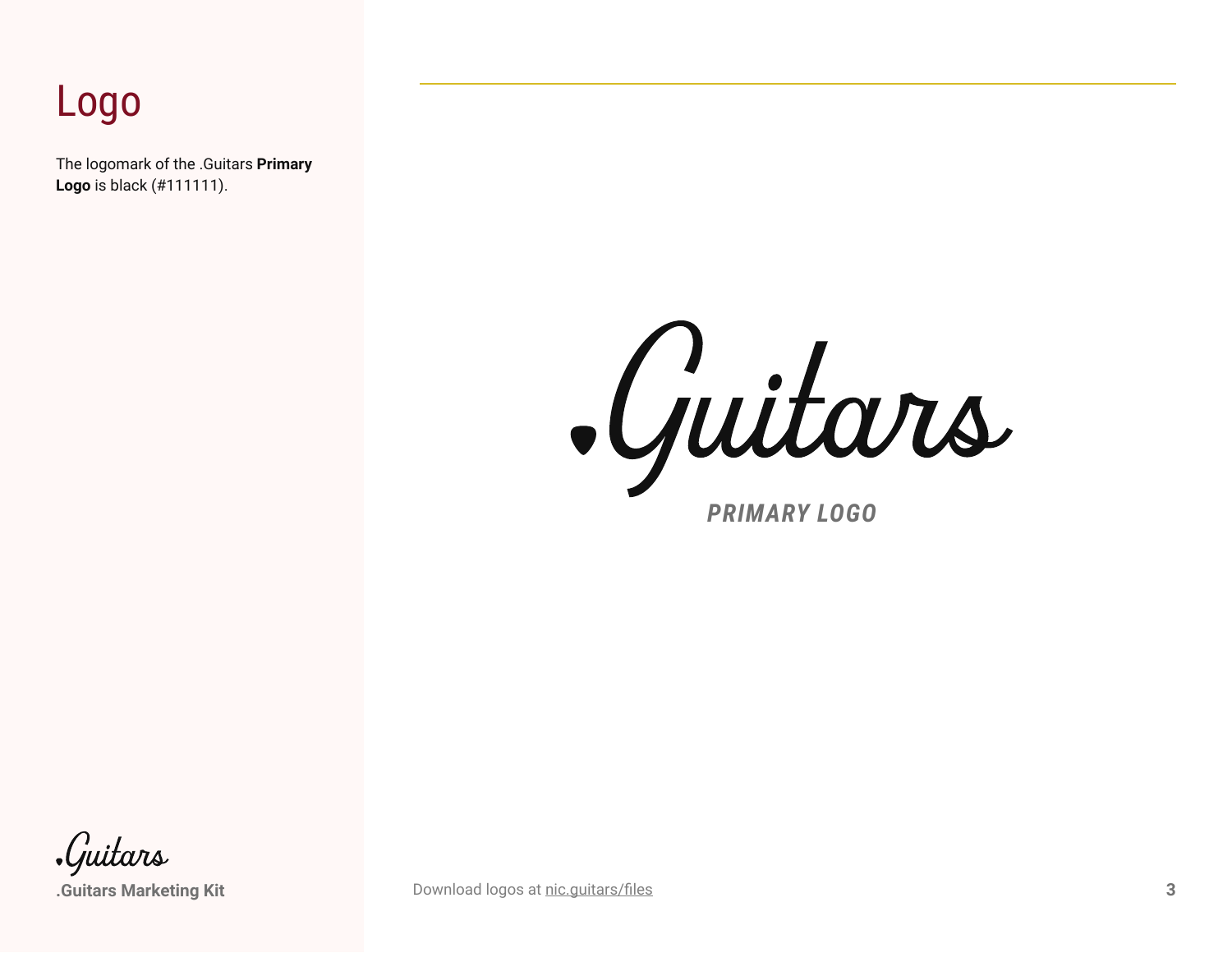# Logo Usage

Prioritize use of the **Primary Logo** in full color whenever possible.

Always ensure that there is sufficient contrast between the logo and the background.

Maintain a **comfortable amount of clearspace** around logos at all times.

> Single Color **Single Color**

**Light backgrounds Dark backgrounds Colorful backgrounds**Primary Logo **Primary Logo** Guitars  $\boldsymbol{\mathsf{X}}$  $\boldsymbol{\mathsf{X}}$ Guitars *.Guitars* White X

*Guitars* 

**.Guitars Marketing Kit 4**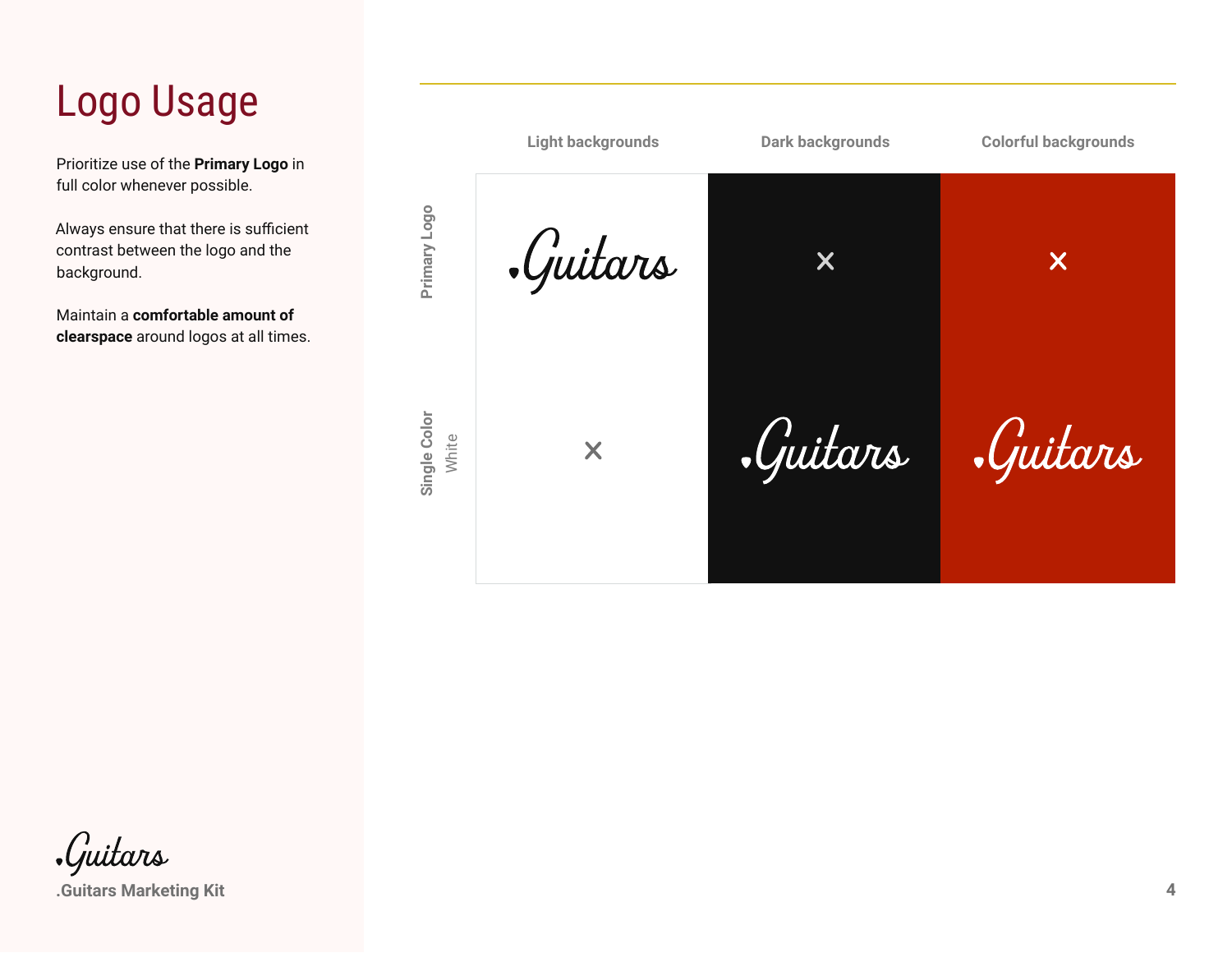# Logo Usage

These **unacceptable logo usage** examples break branding standards and/or defy formal design principles.

Use the files we provide in our logo package to avoid these problems: https://nic.guitars/files

## *UNACCEPTABLE LOGO USAGE*

juitars

#### **X Problem: Wrong colors**

Use only approved brand colors as specified in these Design Guidelines.



#### **X Problem: Logo is illegible on this background**

Use the correct logo colorings to ensure sufficient color contrast as required by these Design Guidelines.

.Guitars xyz

## **X Problem: Insufficient clearspace**

Provide sufficient clearspace around logo to ensure it does not collide or appear to be apart of other artwork.

Guitars

**X Problem: Logo is modified**

Do not alter the logo design aside from scaling the logo proportionally.

#### **X Problem: Logo uses incorrect font**

Do not alter the logo or font.



## **X Problem: Outdated branding**

Use only the official logos found at: https://nic.guitars/files

Guitars

**.Guitars Marketing Kit 5**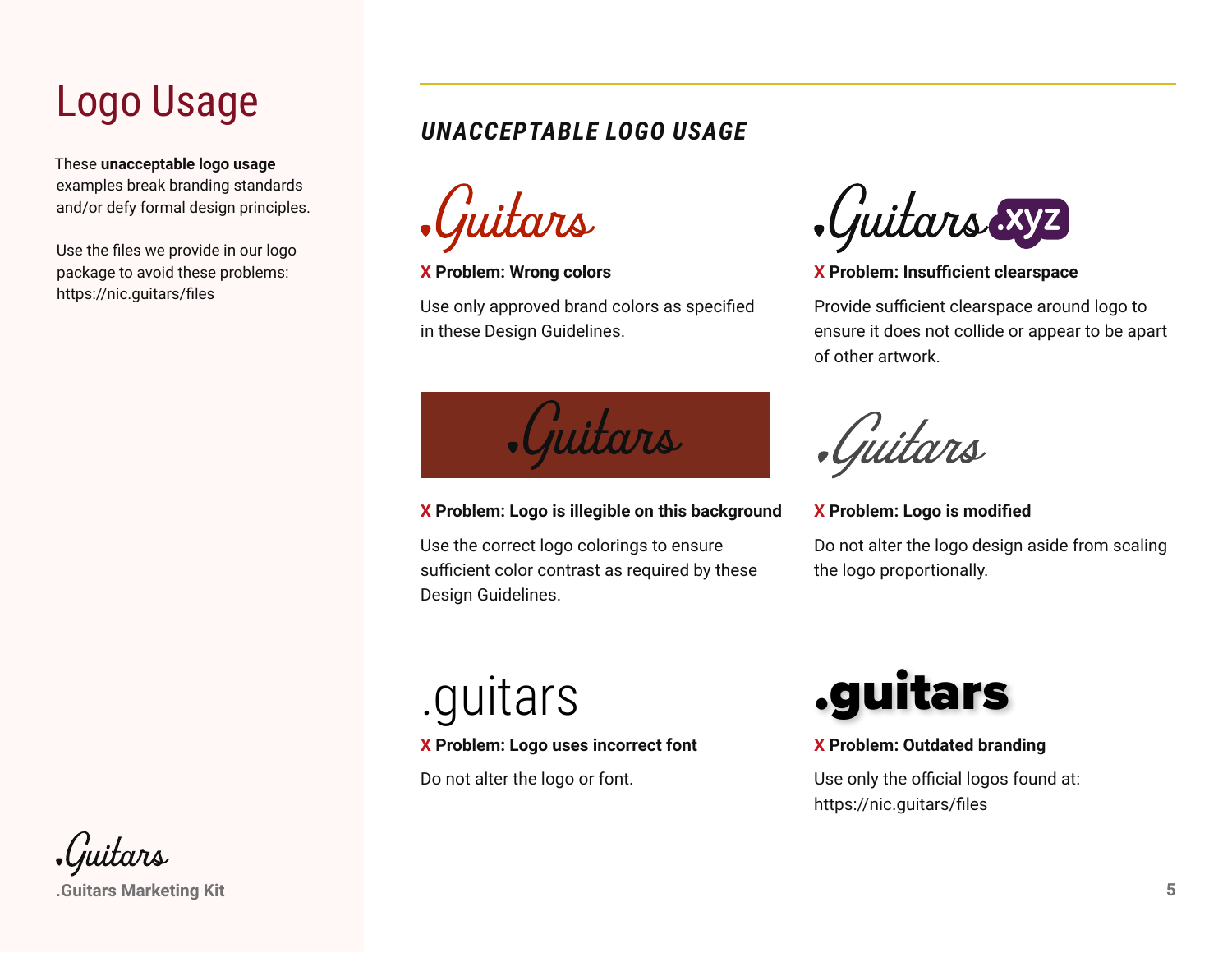# Brand Colors

Marketing materials should use these primary and neutral colors.

# *PRIMARY PALETTE*

Tints & Shades



# *NEUTRAL PALETTE*

Tints & Shades

| #111111<br>#717171 | <b>#D3D3D3</b> | <b>#F7F7F7</b> | #FFFFFFF |
|--------------------|----------------|----------------|----------|
|--------------------|----------------|----------------|----------|

*Guitars* 

**.Guitars Marketing Kit 6**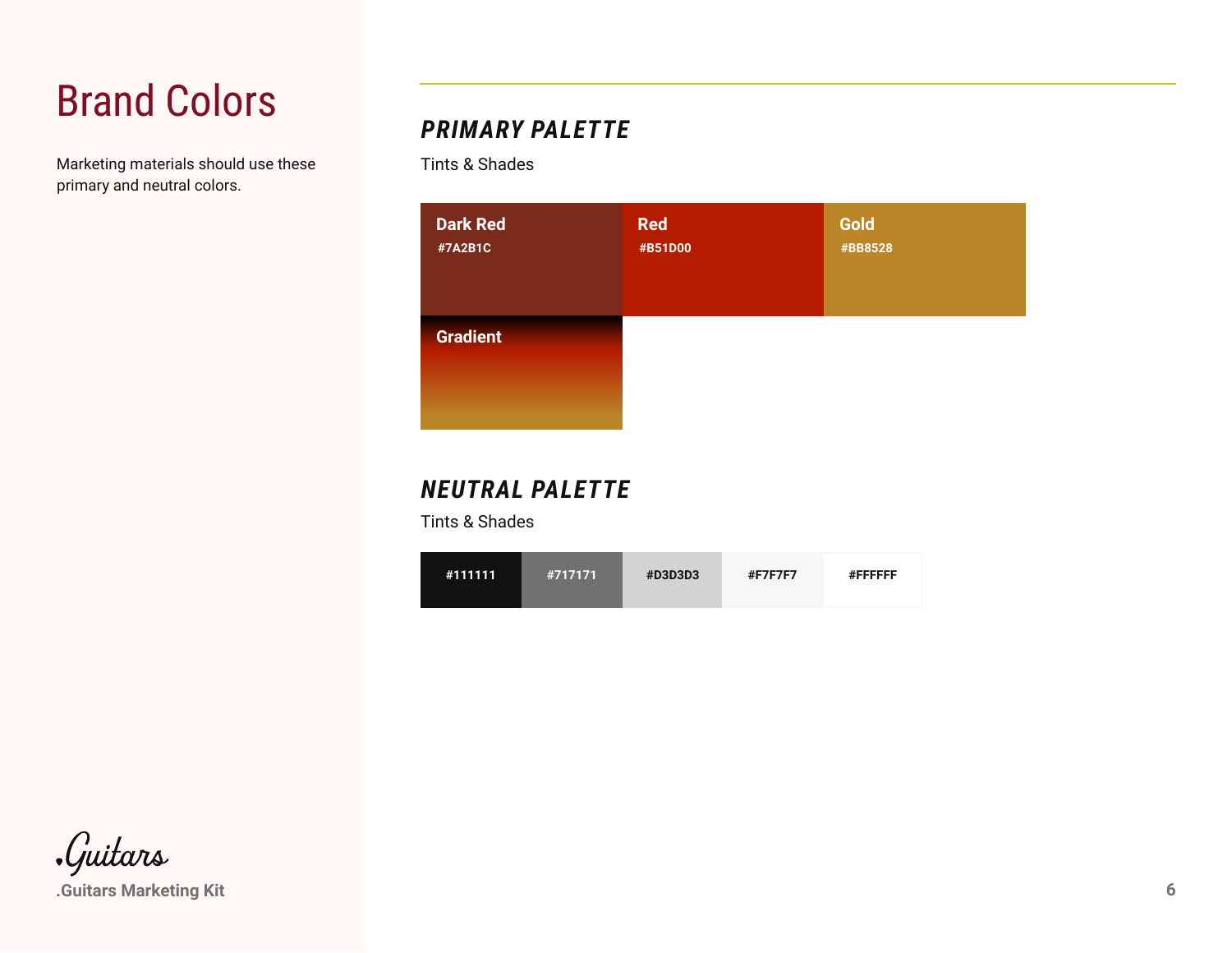# Fonts

Use **Roboto Condensed Regular** for most headings.

Use **Roboto Condensed Bold Italic in all caps** for other headings.

Use **Beverly Drive Right Regular** sparingly in marketing materials, taking care that use of this font does not compete with or confuse the logo. This font requires a font license.

Use **Roboto Regular** only for body paragraphs.

The quick brown fox jumps over the lazy dog. Roboto Condensed Regular

Roboto Condensed Bold Italic in all caps

# *THE QUICK BROWN FOX JUMPS OVER THE LAZY DOG.*

Beverly Drive Right Regular

*The quick brown fox jumps over the lazy dog.*

## Roboto Regular

Lorem ipsum dolor sit amet, consectetur adipiscing eli. Aenean nisl nunc, mattis vel facilisis sed (Link), finibus eu tortor. Aliquam laoreet nunc vulputate diam ornare eleifend. Nunc sed nunc lacus. Nam rhoncus hendrerit nisi, id ultrices sapien vulputate sit amet. Pellentesque non lorem non ante tempus luctus id eget felis. Nulla a mollis ipsum.

juitars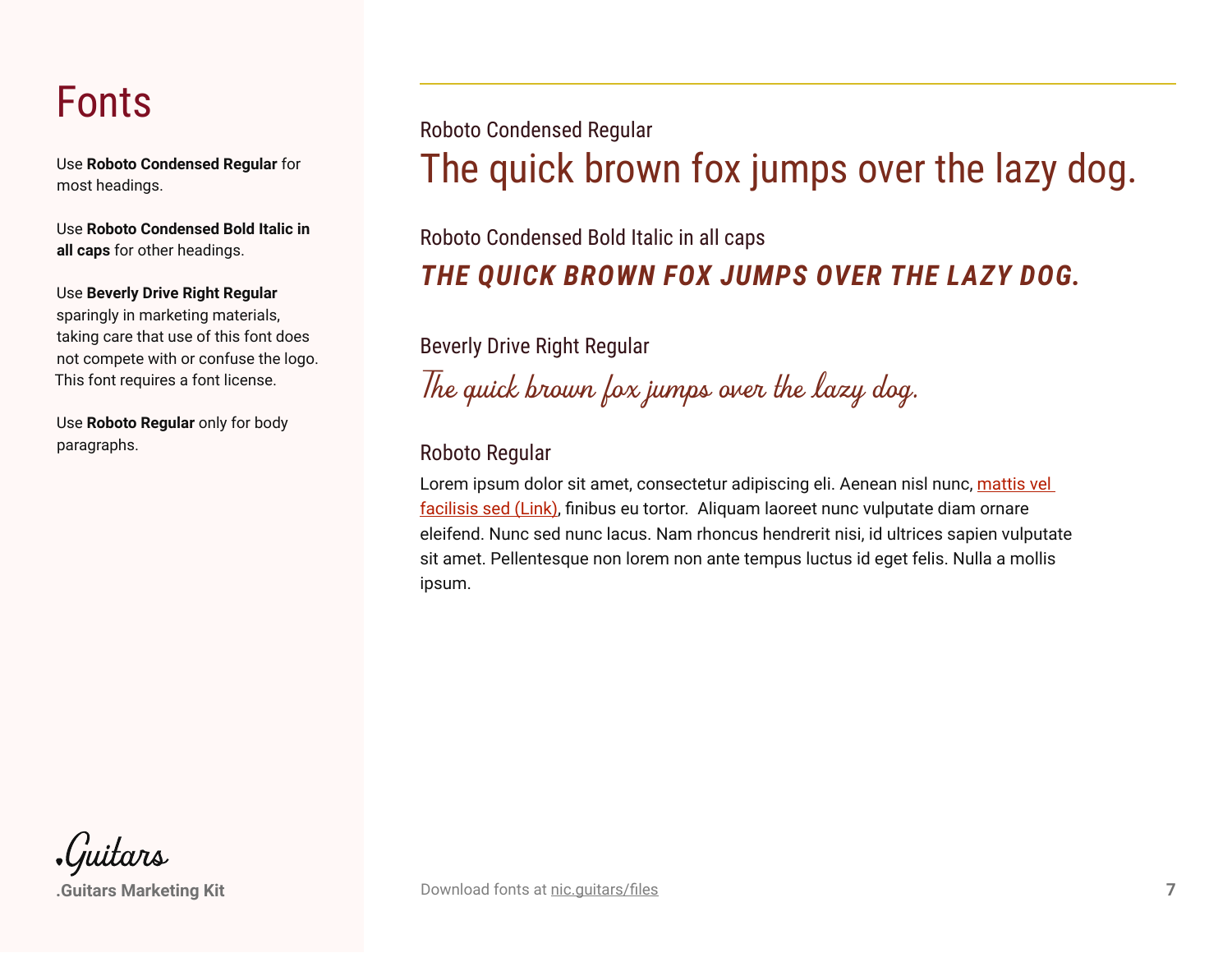# <span id="page-7-0"></span>Landing Page

#### **Main Tagline:**

Amplify your sound™

#### **Website:** https://xyz.guitars

# *ROCK ONLINE WITH .GUITARS*

Content Turn up your brand's online presence with .Guitars domains. From shredding on the electric guitar, selling a bountiful inventory of banjos, to sharing irreverent ukulele ratings and reviews, the .Guitars domain will help make your website as memorable as your favorite tune. Hit the right chord for your online presence with a catchy .Guitars domain name that signals your dedication to one of the world's favorite instruments.

## **The .Guitars domain is perfect for:**

- Guitarists and musicians
- Manufacturers and retailers
- Guitar technicians & restoration
- Music teachers and students
- Enthusiasts and collectors
- Clubs and associations
- Guitar publications and blogs

Showcase your headbanging guitar skills with **www.YourName.Guitars** or **www.YourBand.Guitars**.

Display your musical instrument inventory with **www.YourBusiness.Guitars** or **www.YourStore.Guitars**.

Use keyword-rich **www.YourType.Guitars** or **www.YourBrand.Guitars** to match what online shoppers are searching for.

Establish yourself as the go-to destination for buying and selling guitars in your region with **www.YourCity.Guitars** or **www.YourCountry.Guitars**.

Connect with other guitar enthusiasts and share your ratings and reviews with **www.YourPlatform.Guitars** or **www.YourBlog.Guitars**.



Turn up your online presence with the memorable .Guitars domain name.

**.Guitars Marketing Kit 8**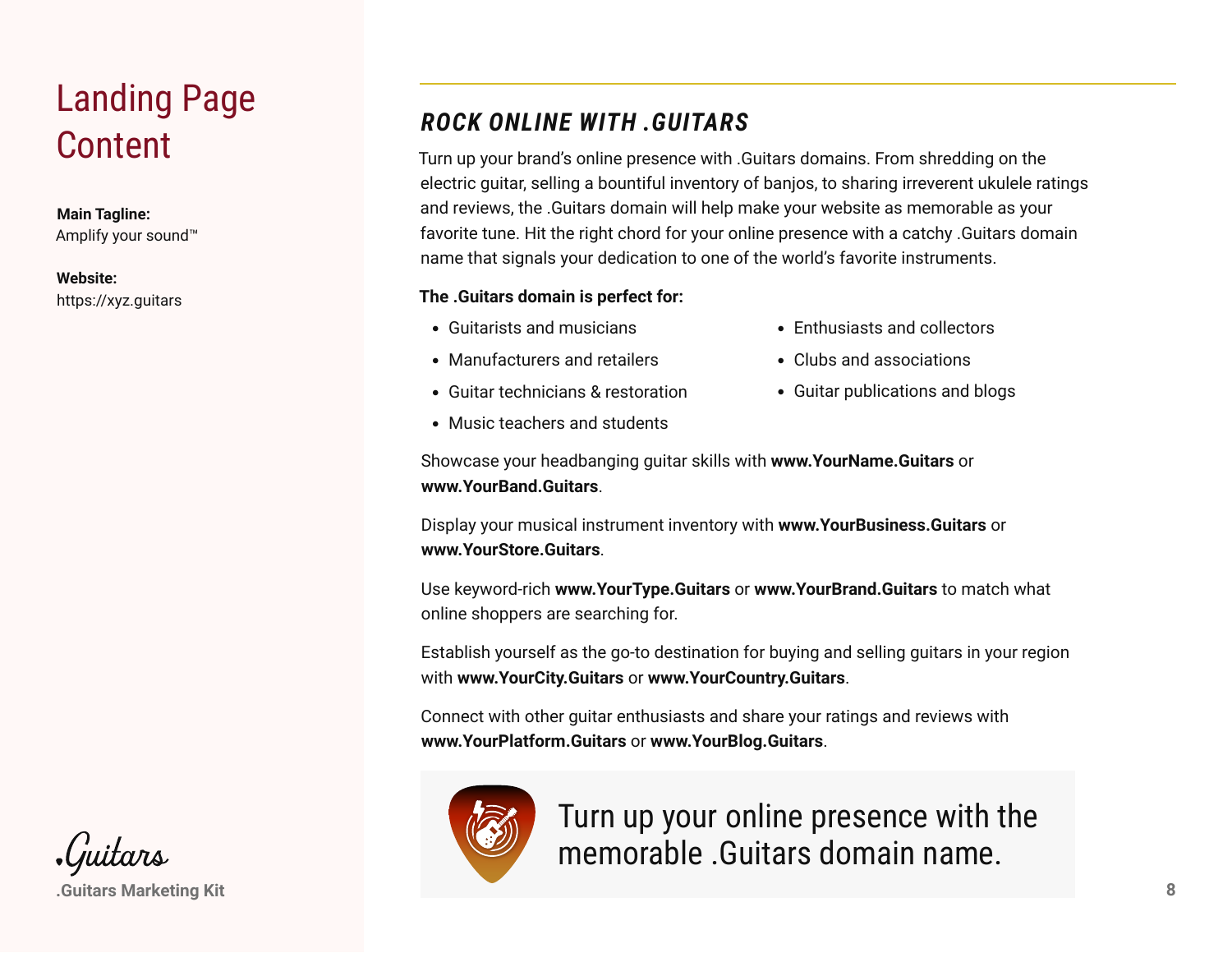# <span id="page-8-0"></span>Top 5 ways to

- **use .Guitars Catchy .Guitars domains can be key in making your** 1. Catchy .Guitars domains can be key in making your vertical street. website stick in the minds of guitar and music fans.
	- www.YourName.Guitars
	- www.YourBand.Guitars
	- www.YourShow.Guitars
	- 2. Intuitive .Guitars domains help to promote your music store with a domain that matches what shoppers are searching for online.
		- www.YourStore.Guitars
		- www.YourPlatform.Guitars
		- www.YourBusiness.Guitars
	- 3. Location-specific .Guitars domains establish your website as the go-to destination for buying and selling guitars in your location or region.
		- www.YourCountry.Guitars
		- www.YourCity.Guitars
		- www.YourState.Guitars
	- 4. Descriptive .Guitars domains showcase your guitar playing classes and instructional content on a domain that shows your dedication to music.
		- www.YourClass.Guitars
		- www.YourService.Guitars
		- www.YourName.Guitars
	- 5. Playful .Guitars domains help you to share guitar reviews and ratings on a domain that stands out from other guitar enthusiasts.
		- www.YourBlog.Guitars
		- www.YourPublication.Guitars
		- www.YourClub.Guitars



**.Guitars Marketing Kit 9**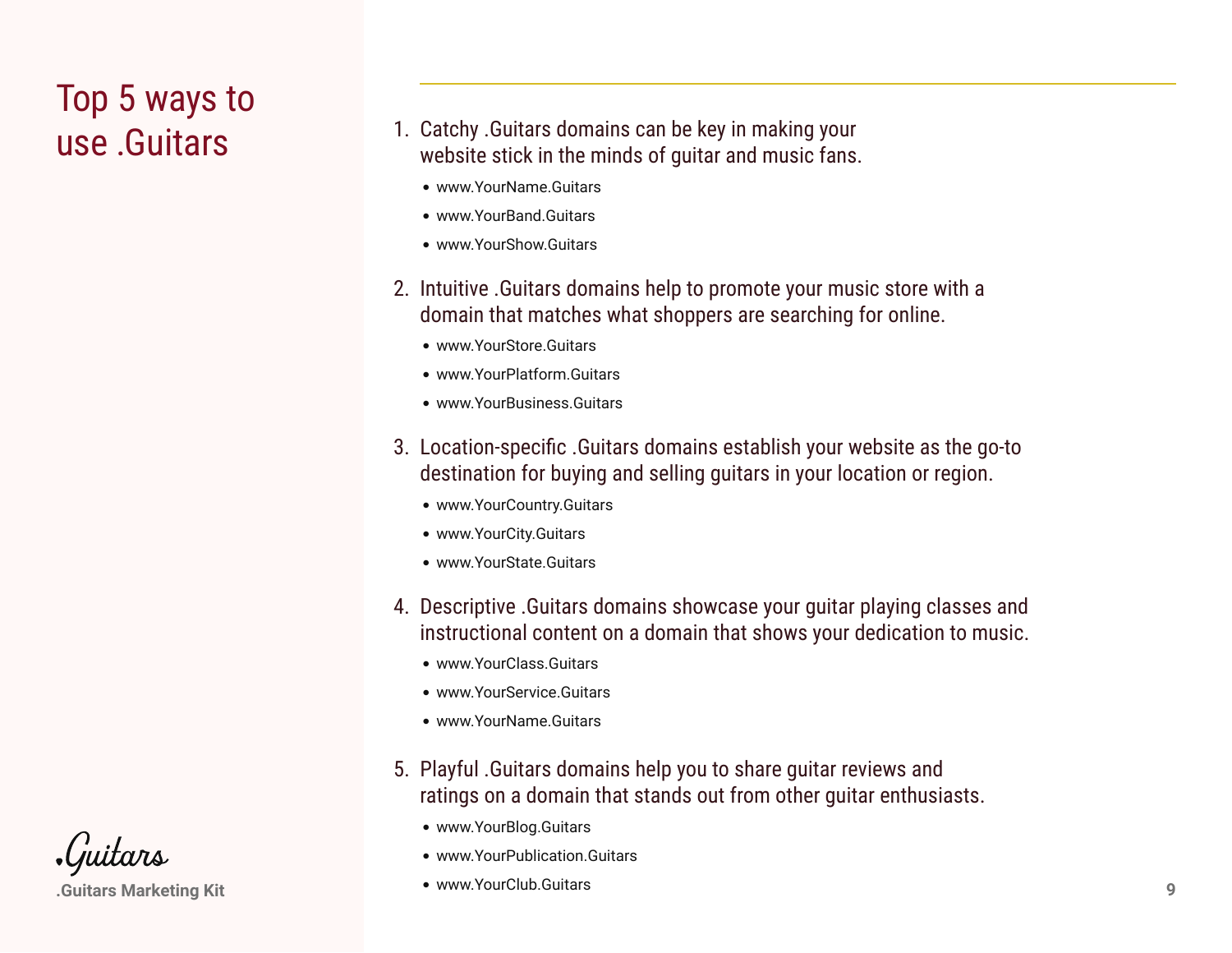# <span id="page-9-0"></span>Email Content

## *DEDICATED EMAIL CONTENT*

## **Subject: .Guitars: Amplify your sound**

Get ready to rock online with the .Guitars domain. Catchy and without restrictions, showcase your musical talents and reach guitar enthusiasts worldwide with the .Guitars domain. From shredding on the electric guitar, selling a bountiful inventory of banjos, to sharing irreverent ukulele ratings and reviews, the .Guitars domain will help to hit the right chord with your audience.

## **Reasons to choose .Guitars**

- Catchy .Guitars domain names can be key in making your website stick in the minds of guitar and music fans.
- Intuitive .Guitars domains can help to promote your music store with a domain that matches what shoppers are searching for online.
- Location-specific .Guitars domains can establish your website as the go-to destination for buying and selling guitars in your location or region.
- Descriptive .Guitars domains can showcase your guitar playing classes and instructional content on a domain that indicates your dedication to music.
- Playful .Guitars domains can help you to share guitar reviews and ratings on a domain that stands out to other guitar enthusiasts.

Turn up your online presence with .Guitars.

## *REGISTER YOUR .GUITARS DOMAIN NOW*

## **Ways to use .Guitars**

- Showcase your headbanging guitar skills with **www.YourName.Guitars** or **www.YourBand.Guitars**.
- Display your musical instrument inventory with **www.YourBusiness.Guitars** or **www.YourStore.Guitars**.
- Establish yourself as the go-to destination for buying and selling guitars in your region with **www.YourCity.Guitars** or **www.YourCountry.Guitars**.
- Use keyword-rich **www.YourType.Guitars** or **www.YourBrand.Guitars** to match what online shoppers are searching for.
- Share your ratings and reviews with other guitar enthusiasts with **www.YourPlatform.Guitars** or **www.YourBlog.Guitars**.

•Guitars **.Guitars Marketing Kit 10**